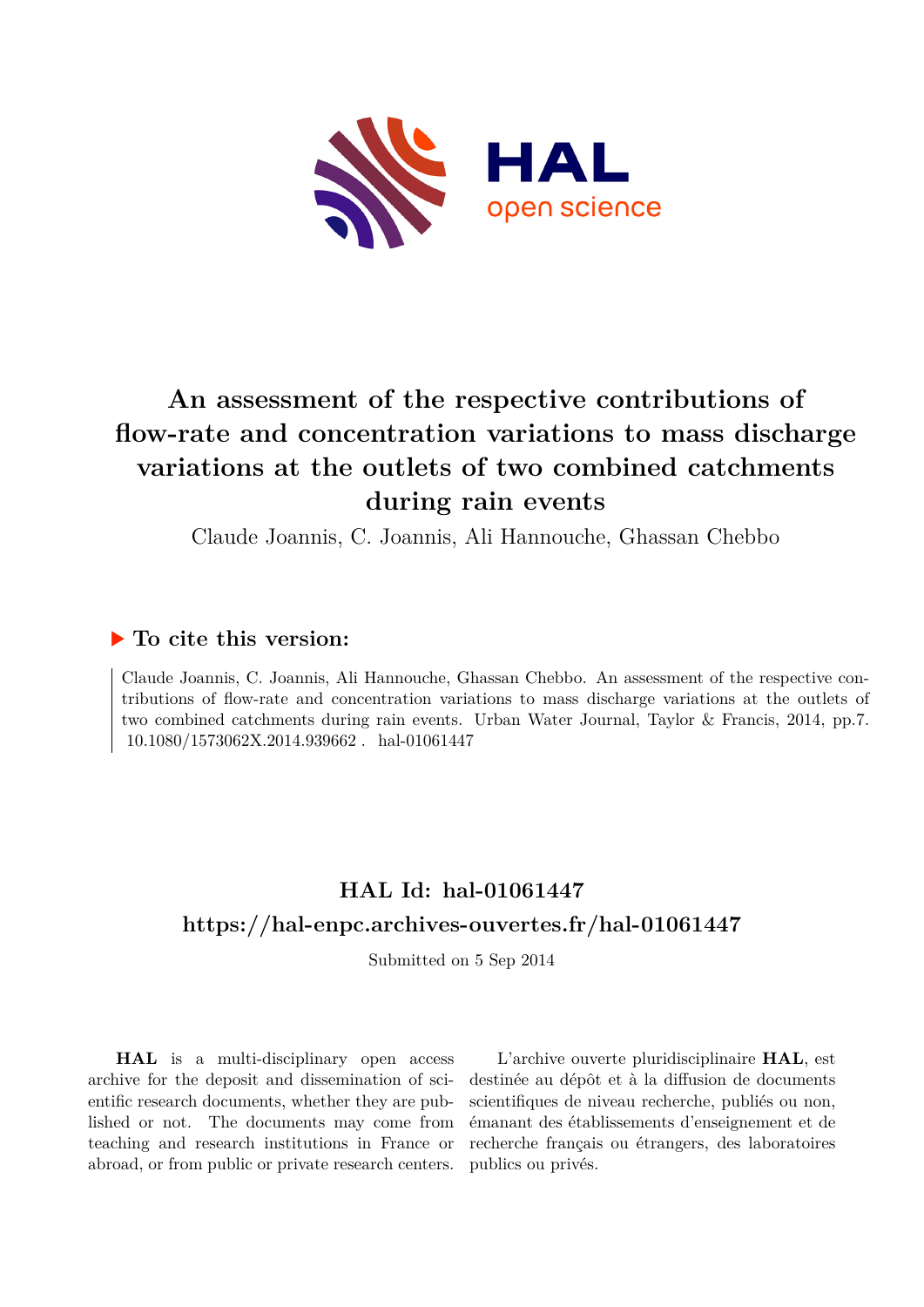# **An assessment of the respective contributions of flow-rate and concentration variations to mass discharge variations at the outlets of two combined catchments during rain events**

C. Joannis\*°, A. Hannouche\*\*, G. Chebbo\*\*,\*\*\*

° corresponding author

\* LUNAM, IFSTTAR – LEE, Département Géotechnique Eau,Risques naturels et Sciences de la terre – route de Bouaye – BP 4129 – 44341 Bouguenais cedex, France (E-mail: claude.joannis@ifsttar.com)

\*\*Université Paris-Est, LEESU, UMR-MA-102, Agro ParisTech, 6 et 8 avenue Blaise Pascal - Cité Descartes, 77455 Champs-sur-Marne Cedex 2, France (E-mail: ali.hannouche@leesu.enpc.fr, ghassan.chebbo@leesu.enpc.fr)

\*\*\*Faculty of Engineering III, Lebanese University, Rafic Hariri University campus, Hadath Lebanon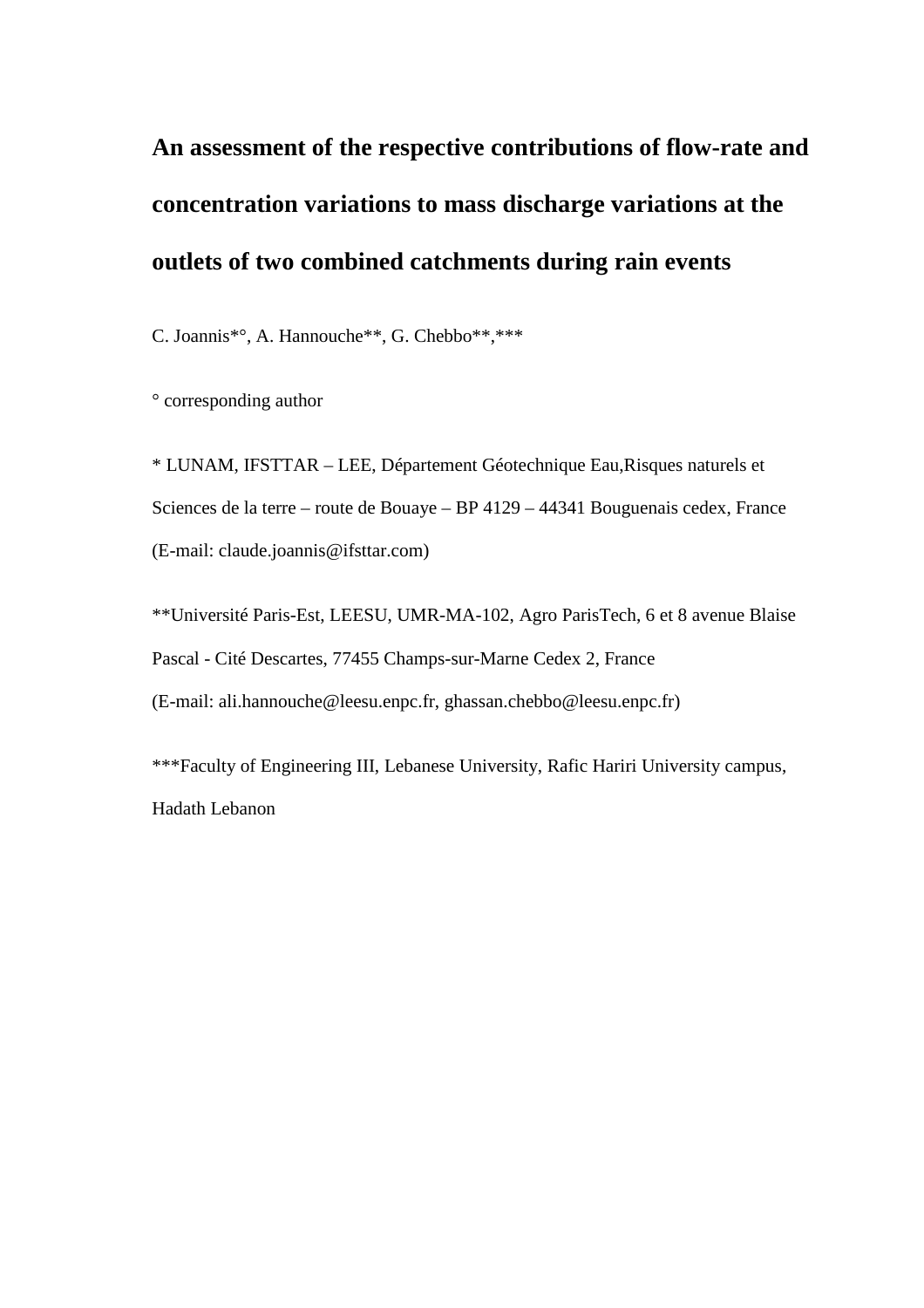# **An assessment of respective contributions of flow-rate and concentration variations to mass discharge variations at the outlets of two combined catchments during rain events**

This paper presents a method for assessing the respective contributions of the variations of flow-rate and concentration of any pollution parameter to the variations of the mass discharge of the same parameter. This method uses a specially designed decomposition of variance, which gives a priority to the information provided by flow-rates, either directly, or through the correlation between flow-rates and concentrations. To demonstrate the potential interest of this method, data monitored on two catchments in the city of Paris (France) are processed according this method, with turbidity being used as a surrogate for suspended solids concentration. Results show that volumes provide a fairly good evaluation of masses at the scale of whole events. Inside any particular event, concentrations are major contributors to the variations of mass discharge, despite the correlations between flow rate and concentration which may be observed for many rain events.

Keywords: Mass discharge, flow-rate, concentration, turbidity, variance, rain event

# **1. Introduction**

Monitoring sewer systems for performance assessment or real time control is becoming more common (EPA 1998, Schuetze et al. 2008, Dirckx et al. 2011). Monitoring of fluxes conveyed by sewerage may consider flow-rates time series (hydrographs) and/or concentrations time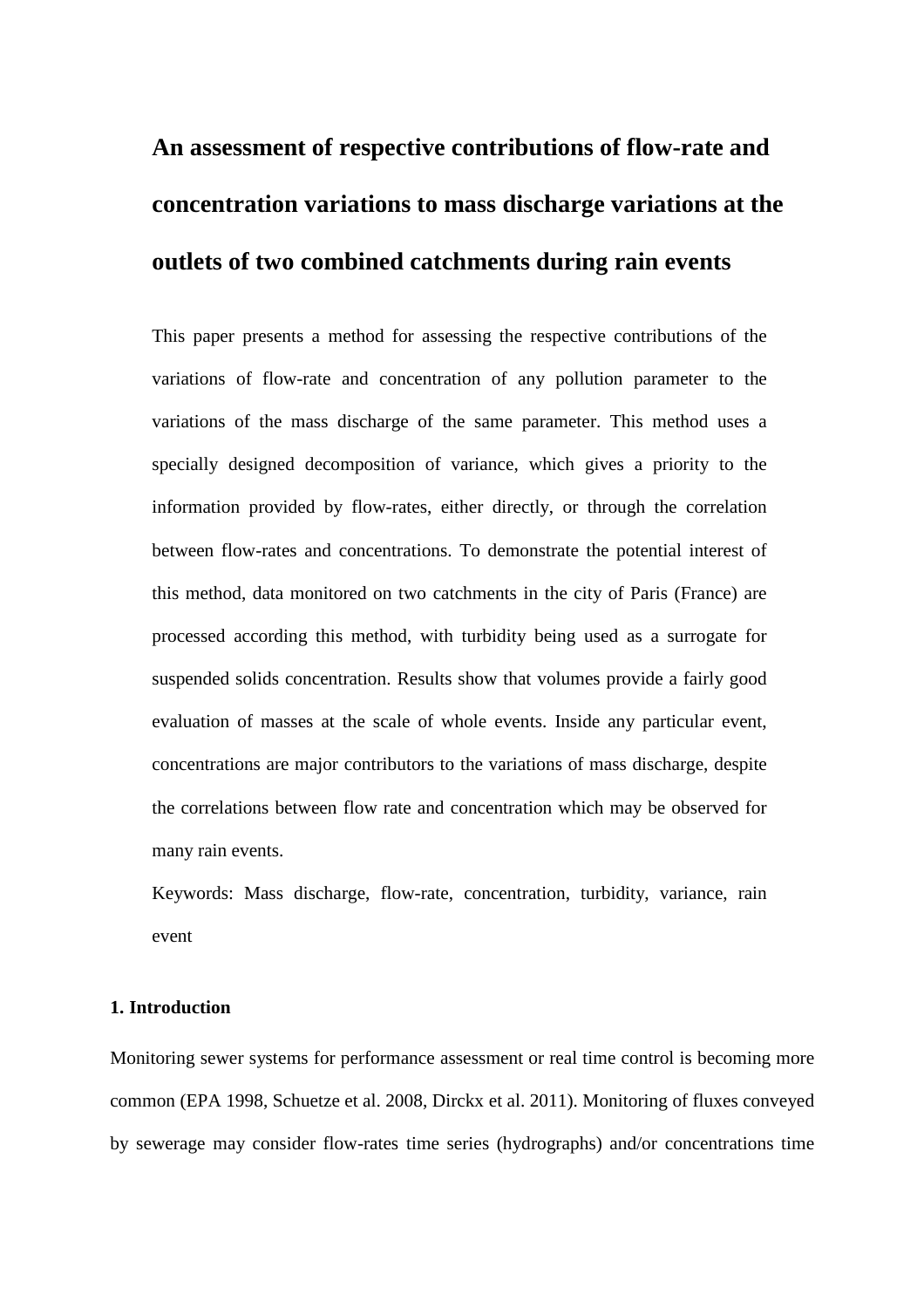series (pollutographs) measured on facilities which discharge waste waters into receiving waters or convey them towards treatment plants. In both cases, monitoring is performed for calibrating or validating models, and/or real time control of particular facilities.

Regarding the performance assessment of combined sewer overflow (CSO) facilities, French regulations (OJ, 2007) require that water discharge be *continuously measured* during CSO events and water quality merely be merely *assessed.* The means suitable for this latter assessment are not specified, but the formulation suggests that measuring concentrations has a lower priority or a lower value for money than measuring flow-rates. Actually many methods and devices are available for measuring flow-rates, whereas measuring concentration with a proper representativeness is more difficult and expensive (Bertrand-Krajewski et al., 2000). Moreover, overflowed volumes are an interesting indicator for assessing the potential impact of CSO on receiving waters (Engelhart at al. 2009, Lau et al. 2002).

This paper presents and evaluates a method for assessing the extra information brought by concentration measurements once flow-rate measurement is available. The elaboration of the method is fully described, then data recorded in the combined sewer system of Paris (France) are processed as an application example, and results are discussed.

## **2. Calculation method**

# *2.1. Variance decomposition for a product*

Mass discharge  $\Phi(t)$  of any pollutant can be expressed as  $\Phi(t) = Q(t)^*C(t)$  where Q denotes water flow-rate and *C* the concentration of the considered pollutant, both as functions of time. All variables may be defined as instant values at time t or averaged over a period of time *[t, t*+∆*t*], where ∆*t* is a constant time-step. In the latter case concentrations should be weighted by flow-rates in the averaging process, for a correct calculation of average mass-discharge.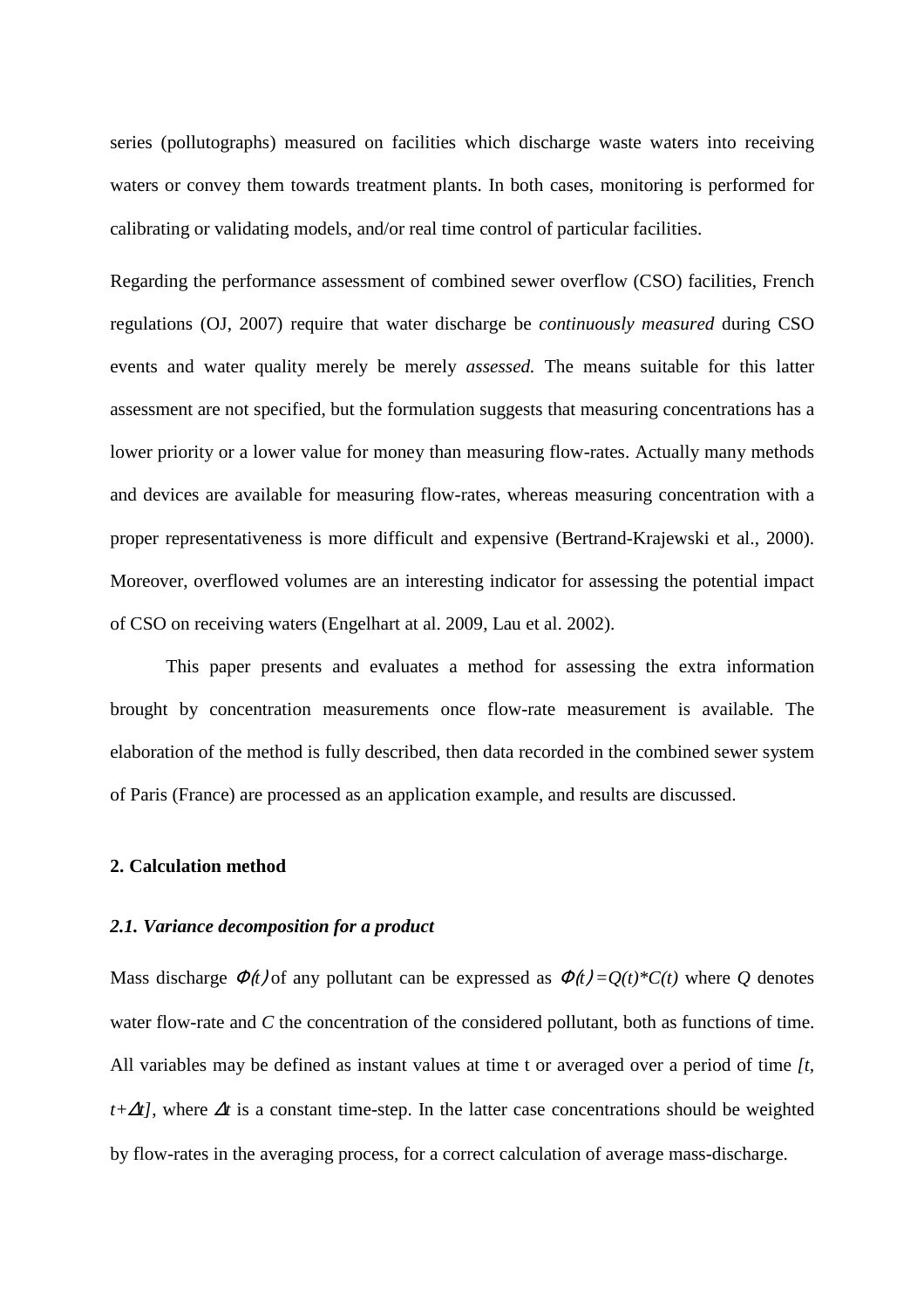In most situations, monitoring aims at assessing variations. We thus focus on the contributions to the variance of mass discharge inside any particular rain event, which is handier to express as squared variation coefficient named *normalised variance* in the following text.

Hannouche (2012) demonstrated that variation coefficients (*Cv*) of mass-discharge  $Cv_{\Phi}$ , flow-rate  $Cv_{Q}$  and concentrations  $Cv_{C}$  are linked by the following equation:

$$
Cv_{\Phi}^{2} = \frac{\sigma_{\Phi}^{2}}{\overline{Q}^{2} \cdot \overline{C}^{2}} \frac{1}{(1+\varepsilon_{2})^{2}} = \frac{Cv_{C}^{2} + Cv_{Q}^{2} + 2\rho_{Q,C}.Cv_{C}.Cv_{Q} + \varepsilon_{1}}{(1+\varepsilon_{2})^{2}}
$$
(Eq. 1)

 $\varepsilon_1$  is a second order term which cannot be developed here (see Appendix).

 $\varepsilon_2 = \overline{\Phi} - \overline{Q} \cdot \overline{C}$ , where  $\overline{\Phi}$ ,  $\overline{Q}$  and  $\overline{C}$  are average values of  $\Phi(t)$ ,  $Q(t)$  and  $C(t)$ calculated over the duration of the considered rain event.

 $\rho_{0,C}$  is the correlation coefficient between  $Q(t)$  and  $C(t)$  calculated for the same rain event.

We now consider the impact of neglecting either  $\varepsilon_1$  or  $\varepsilon_2$  in equation (1).  $(1 + \varepsilon_1)$  is a scaling factor, which only influences the expression of  $\sigma_{\Phi}^2$  as a dimensionless variable, thus neglecting  $\varepsilon_2$  has no effect on the relative contributions to the variance of mass discharge. By contrast neglecting  $\varepsilon_1$  has a direct influence on the expression of mass discharge variance given by the numerator: the very idea of identifying contributions to  $Cv_{\Phi}^2$  assumes that  $\varepsilon_1$  is actually negligible when compared to the other components of  $\sigma_{\Phi}^2$ .

In the "Results" section,  $\varepsilon_1$  will be called "balance error" and  $\varepsilon_2$  "scaling error", and the legitimacy of both approximations will be verified.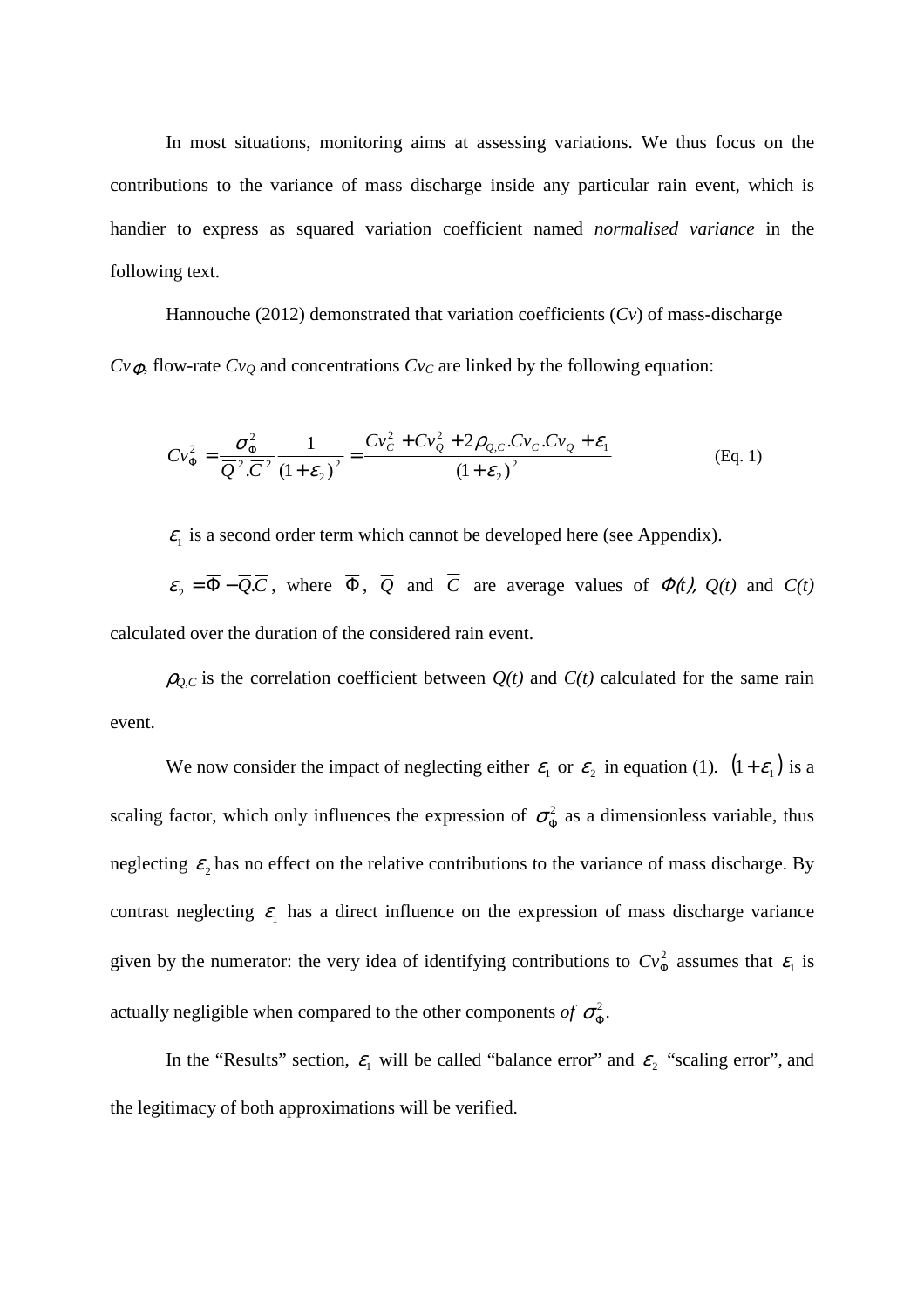If  $\varepsilon_1$  and  $\varepsilon_2$  are neglected, equation (1) reads:  $Cv_{\Phi}^2 \approx Cv_C^2 + Cv_Q^2 + 2\rho_{Q,C}.CV_C.Cv_Q$  $^{2}_{\Phi} \approx Cv_{C}^{2} + Cv_{Q}^{2} + 2\rho_{Q,C}.CV_{C}.CV_{Q}$  (Eq.2)

Calculations presented here above focus on variations of  $Q(t)$ ,  $C(t)$  and  $\Phi(t)$  inside one particular rain event. They can easily be transposed for assessing variations between rainevents by integrating  $Q(t)$ ,  $C(t)$  and  $\Phi(t)$  over the duration of each particular rain event. Then, mass-discharge and flow-rate are replaced in equation (2) by mass and volume respectively to

get: 
$$
Cv_M^2 \approx Cv_C^2 + Cv_V^2 + 2\rho_{V,C}.Cv_C.Cv_V
$$
 (Eq.3)

with *M* : total mass, *V* : total volume, and *C=M/V* : mean concentration of any rain event.

Both equations (2) and (3) are a sum of three terms, which might be interpreted as contributions of flow-rate, concentration and Q-C correlation, respectively to the variations of either mass-discharge or event masses. Actually this interpretation is not suitable for assessing the *extra* information brought by concentration in case flow-rate is known. For instance, in a hypothetic situation where C and Q are perfectly correlated and proportional (*C = a.Q*), flowrate would be sufficient to express mass-discharge as a quadratic function  $\Phi = a \cdot Q^2$ . Then the extra contribution of *C* to mass discharge variations will be zero provided that the coefficient *a* is known. In this case Q should be considered the only contributor to mass-discharge variations, either directly, or through the covariance between Q and C. Yet the contributions derived from equation (2) would be 25% from concentration, 25 % from flow-rate, and 50% for Q-C correlation. To overcome this discrepancy we turned to a geometrical interpretation. In the following, the extra contribution of concentration to mass discharge normalised variance is named concentration *marginal* contribution.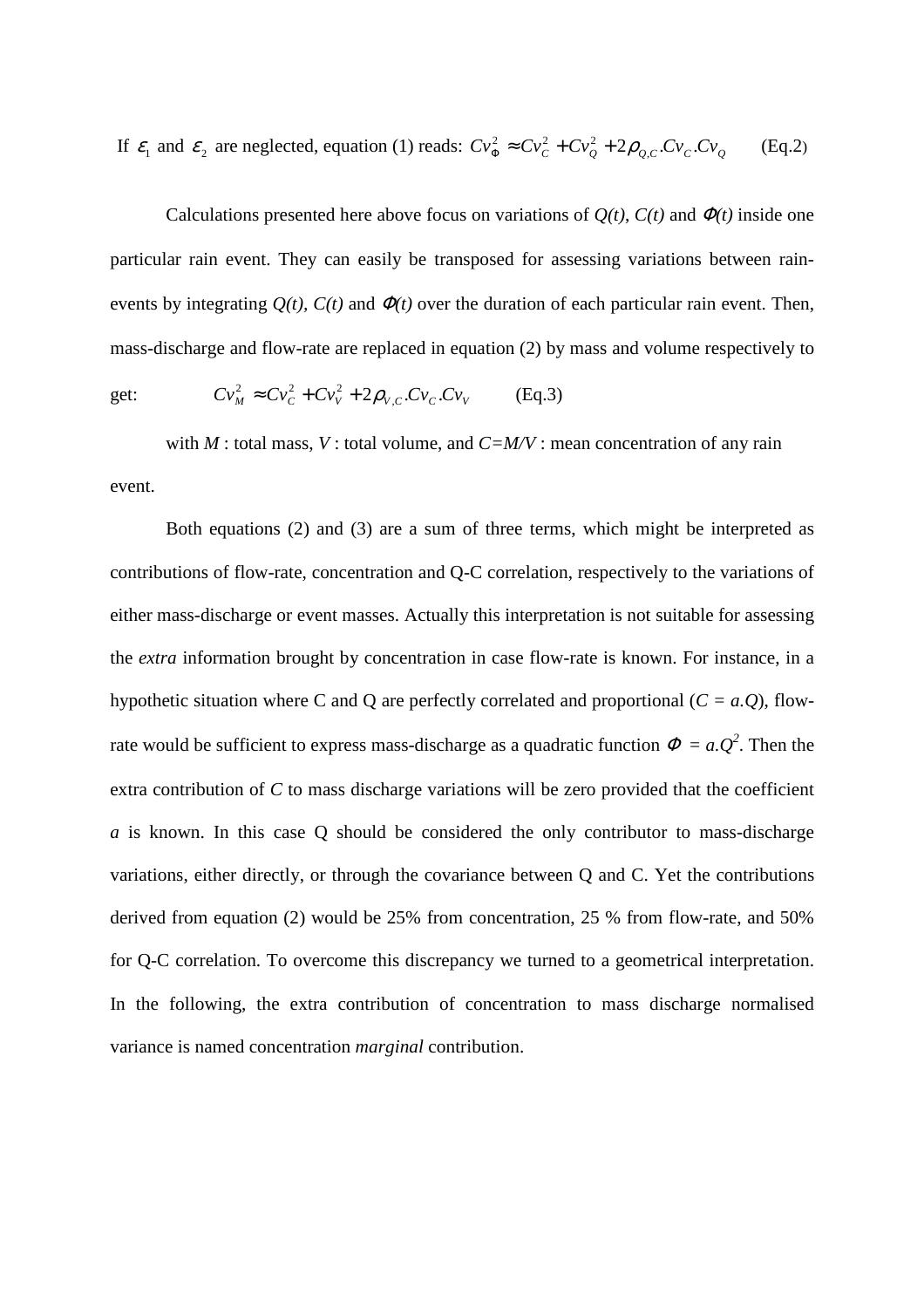## *2.2. Geometrical interpretation of variance decomposition*

*Figure 1* is a geometrical interpretation of equation (2) which is adapted from the classical interpretation of the variance of a sum of two variables by transforming standard deviations into their corresponding variation coefficients.



**Figure** 1**.** Interpretation of the variance of a product, namely mass-discharge Φ as a product of a flow-rate *Q* by a concentration *C*

This construction is somewhat difficult to interpret because the contributions to the normalised variance of mass-discharge are expressed as squared variation coefficients, which correspond to the *squared modules* of  $\overrightarrow{OA}, \overrightarrow{OB}$  and  $\overrightarrow{OC}$  vectors. Thus, we searched for a projection method, which could express the contributions as (*algebraic) lengths* rather than squared modules. *Figure 2* shows the proposed decomposition. *OA*, representing flow-rate variations, is directly projected on  $\overrightarrow{OC}$ , whereas  $\overrightarrow{OB}$ , representing concentration variations, is split into two components, which are then projected on  $\overrightarrow{OC}$ :

- $\overrightarrow{OB_1}$  is perpendicular to  $\overrightarrow{OA}$  and represents the part of concentrations variations which is (linearly) independent of flow-rate;
- $\overrightarrow{OB}_2$  is collinear with  $\overrightarrow{OA}$  and represents the part of concentrations variations which is (linearly) linked to flow-rate.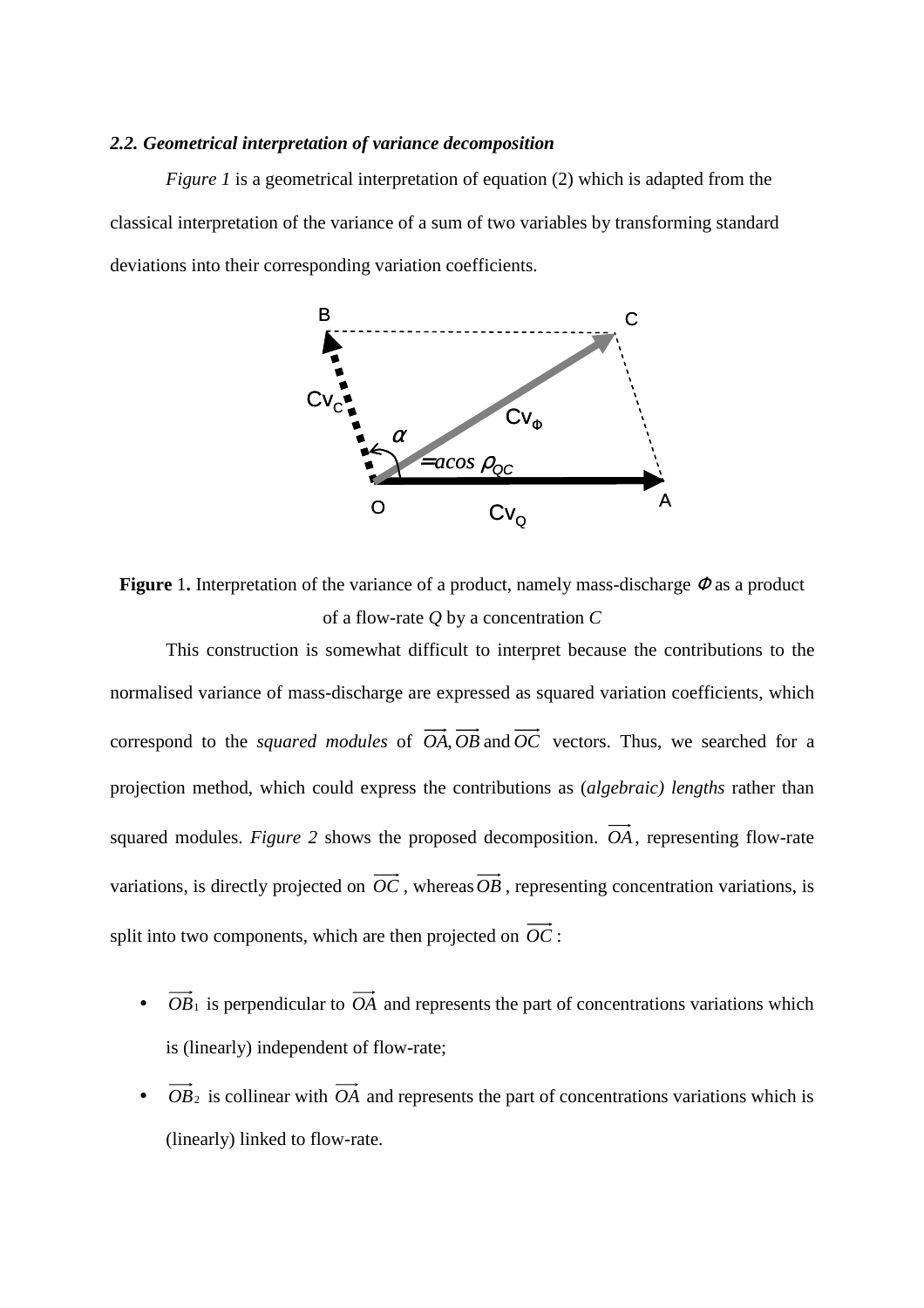

Figure 2: Proposed interpretation of the contribution to mass-discharge normalised variance The concentration marginal contribution is represented by  $|\overrightarrow{OB}|$ , whereas the overall contribution of flow-rate is represented by  $|\overrightarrow{OA} + \overrightarrow{OB}$ ". When interpreting the results we will however keep a distinction between the two components of flow-rate contribution, because the information contained in flow-rate data is transferred into mass discharge through two different pathways:

- a direct pathway, coming from *Q* term in  $\Phi = Q^*C$  formula;
- an indirect pathway, by the means of *Q-C* correlation.

The practical implications of both pathways are very different and will be detailed in the results section.

The analytical expressions of the three contributions to mass discharge variations are:

• Flow-rate direct contribution 
$$
\frac{\overline{OA}'}{\overline{OC}} = \frac{Cv_0^2 + \rho_{Q,C}.Cv_Q.Cv_C}{Cv_{\Phi}^2}
$$
 (Eq.4)

• Flow-rate indirect contribution 
$$
\text{(%): } \frac{\overline{OB'}}{\overline{OC}} = \frac{\rho_{Q,C}^2 . C v_C^2 + \rho_{Q,C} . C v_Q . C v_C}{C v_{\Phi}^2} \quad \text{(Eq.5)}
$$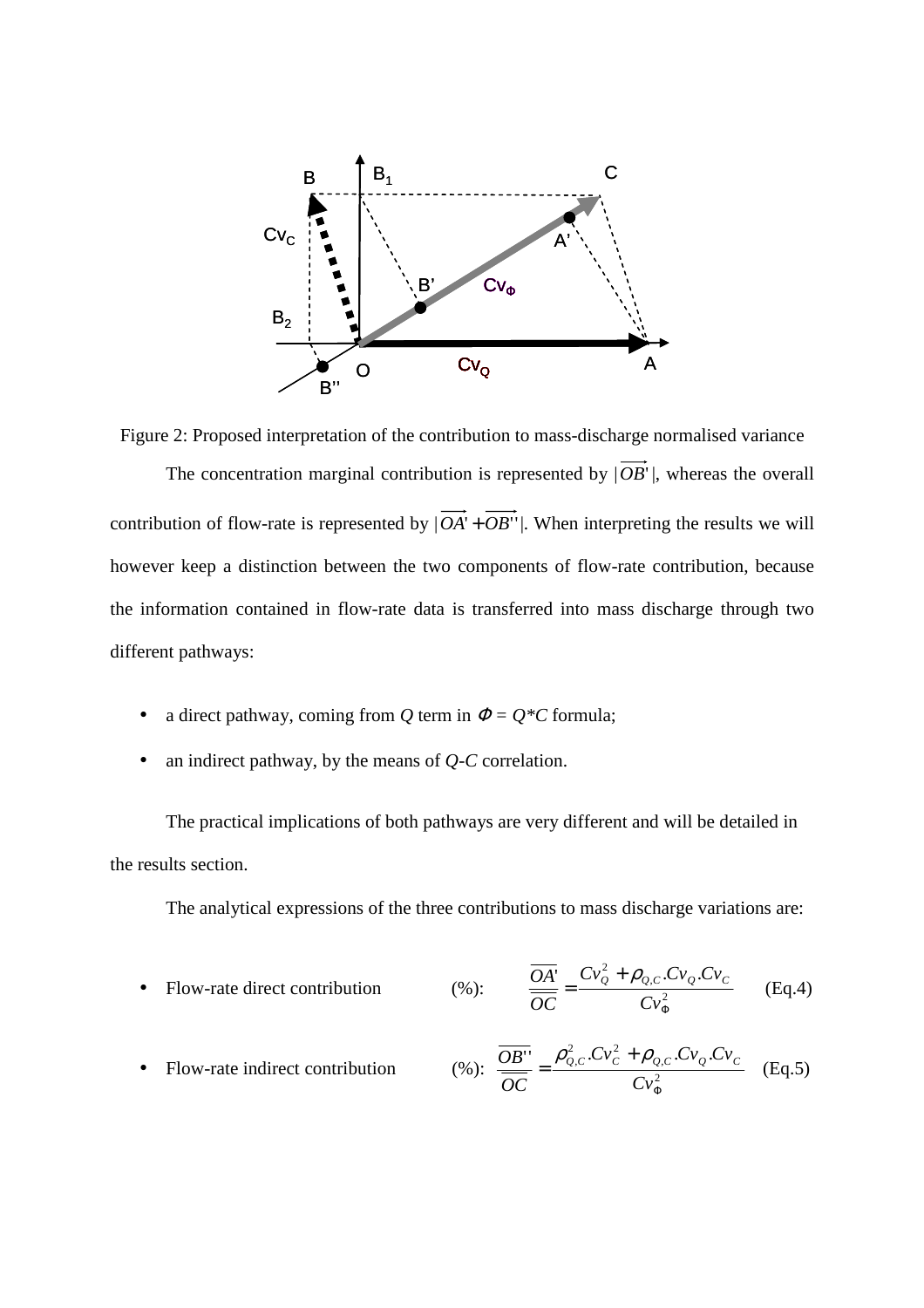• Concentration marginal contribution (%):  $(1-\rho_{o.c}^2)$ 2 2 ,  $\int_{c}^{1} C v_c^2$ Φ − = *Cv Cv OC*  $OB'$   $CV_c^2$   $(1 - \rho_{Q,C}^2)$ (Eq.6)

We verified the consistency of the proposed decomposition for extreme cases. If the covariance between  $Q$  and  $C$  is zero, the contribution of either  $Q$  or  $C$  is equal to their normalised variance divided by the normalised variance of mass discharge. If *Q* and *C* are perfectly correlated, especially if  $C = a \cdot Q$ , the marginal contribution of concentration is zero, whereas the direct and indirect contribution of flow-rate are equivalent.

# **3. Data**

The outlets of two catchments, Quais and Clichy, were monitored in the framework of OPUR (*Observatoire des Polluants URbains en Île-de-France* – Observatory of Urban Pollutants in Île-de-France/Paris region) research program, which addresses the generation, transport and treatment of pollutant loads due to storm water runoff and wastewater discharge. The main features of both catchments are summarised in *Table 1*.

| Catchments                     | Quais | Clichy |
|--------------------------------|-------|--------|
| Area (ha)                      | 402   | 942    |
| Hydraulic length (Km)          | 5     | 9      |
| Median slope                   | 0.14% | 0.10%  |
| Runoff factor (-)              | 0.64  | 0.68   |
| population density $(ha^{-1})$ | 200   | 215    |
| Average daily flow $(m^3/s)$   | 0.7   | 2.4    |
| Average daily water level (m)  | 1.4   | 1.8    |

**Table** 1**.** Main features of the monitored catchment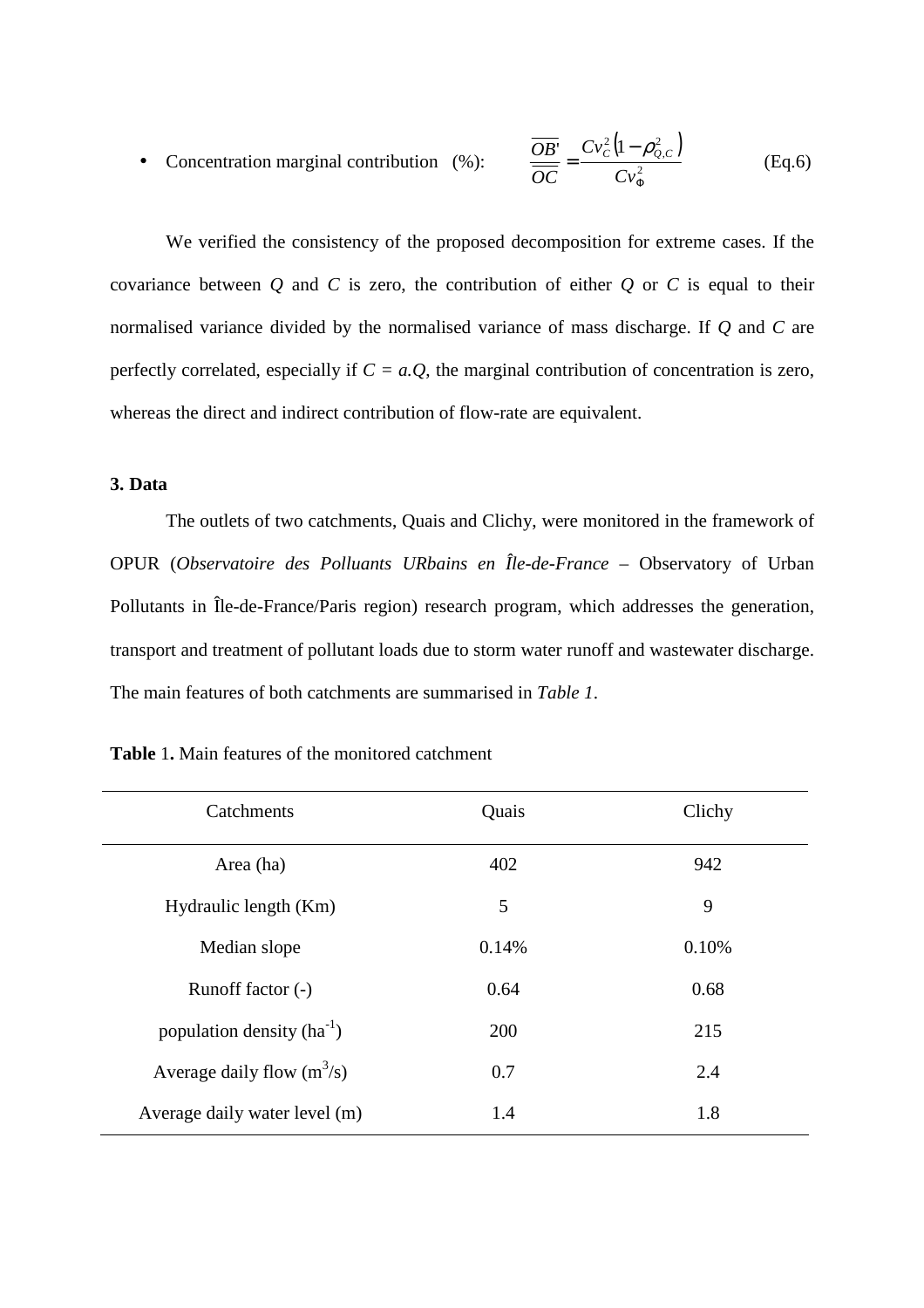Both catchments are typically urban (with a runoff factor of 0.64 for Quais and 0.68 for Clichy) and extend over an area of 402 ha for Quais and 942 ha for Clichy (Quais catchment is totally embedded in the Clichy catchment). The sewer system in Paris is known for deposition of solids, as deposits contribute up to 40% to suspended solids (SS) discharge during rain events (Gromaire *et al.*, 2001, Hannouche et al., 2014, in press).

Flow rates are monitored in real time by the Paris Municipal Sewerage Department" by the means of *CR2M* ultrasonic time-of-flight flow meters. At "Quais" site, the average daily dry weather flow equals 0.7  $m^3 \cdot s^{-1}$  and can potentially reach 4  $m^3 \cdot s^{-1}$  during rainfall events and at "Clichy" site, it equals 2.4  $m^3 \cdot s^{-1}$  and can potentially reach 6  $m^3 \cdot s^{-1}$  during rainfall events.

Both sites were fitted with *Martec-Ponselle* turbidimeters. These sensors measure the attenuation of an infrared beam with a wavelength of *880 nm* and are operated in the range *0- 2000 FAU.* A special attention was paid to justify the reliability and quality of turbidity data. Prior to their installation, the sensors were calibrated using laboratory-prepared Formazin standards. The application of detailed protocols leads to calibrating uncertainties at less than 3% (Joannis et al., 2008). When *in situ*, the optical devices of the turbidity sensor are automatically cleaned 4 times an hour. In addition, the instrumentation system is cleaned and maintained every other week by a technical team. Zero drift and endpoint calibration are checked as well. The final turbidity signal is derived by comparing differences between the two available redundant raw data series, a step that enables efficiently rejecting noisy spikes. In the remainder of this paper, turbidity data will be assimilated to concentrations, by applying a mean conversion factor  $0.82 \text{ mg}$ .  $L^{-1}$ . FAU<sup>-1</sup>. Actually the value of this factor is not so important as far as concentration and mass-discharge variations are concerned. The important feature is that its value is considered as being constant. According to Hannouche *et*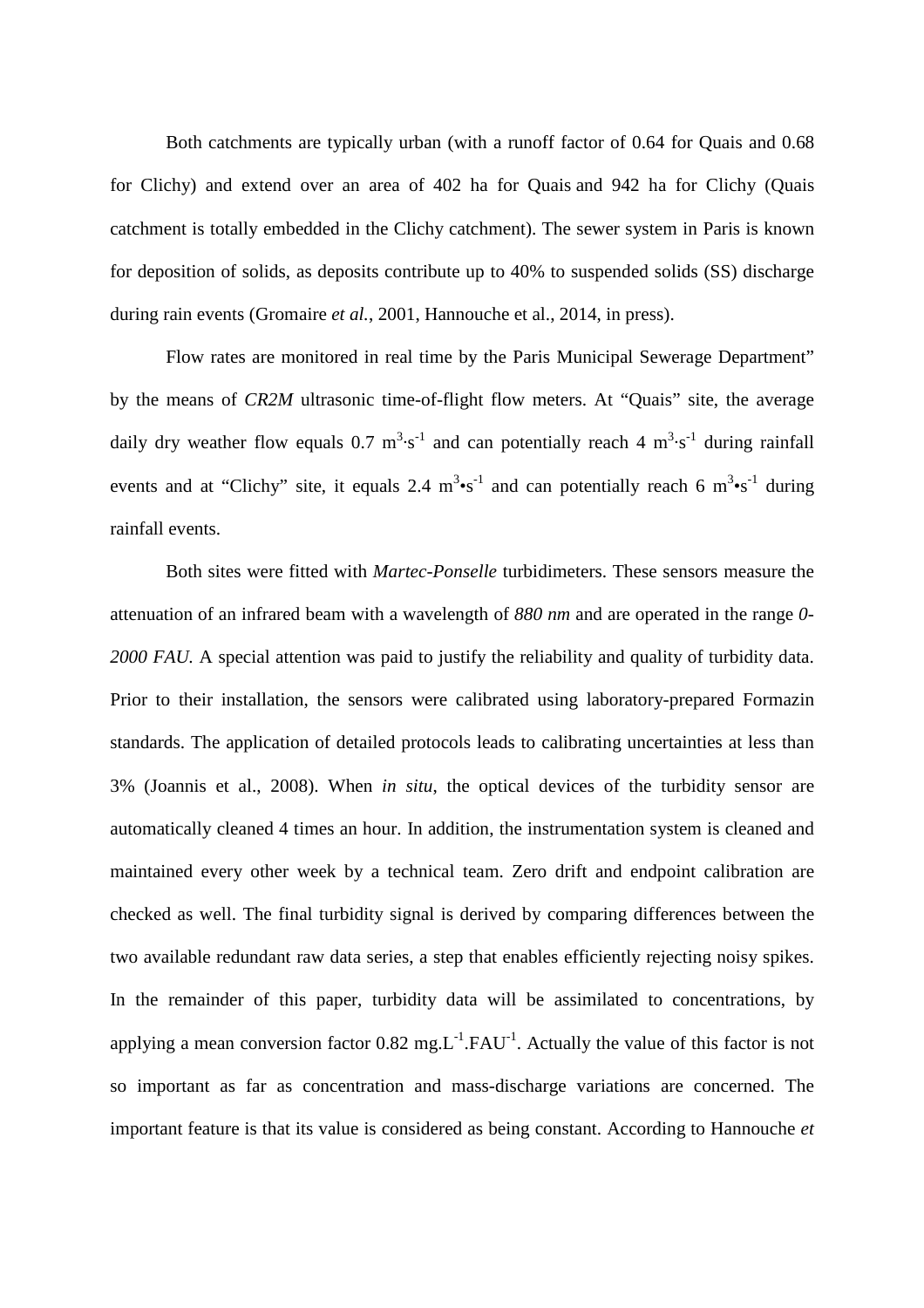*al.* (2011), this assumption is legitimate inside any particular rain event, but more questionable when the variability between rain events is considered.

Turbidity, conductivity and hydraulic flow were all monitored with a 1-minute time step for a full year of data without interruption. Rainfall data from two nearby rain gauges were also available. Each storm event was delimited by processing flow rate and conductivity data. The beginning of the event was characterised by a flow rise that occurred simultaneously with an abrupt conductivity signal drop (due to the presence of high storm water volumes in combined effluent) and the end of the event by a return to the dry weather flow level. Data were processed and validated by Lacour (2009).

Seventy-five rain events were identified for "Quais" site and eighty eight for "Clichy" site, among which seventy events were available on both sites. Table 2 displays overall characteristics of all available rain events, most of which can be characterized as small rainfalls proceeded by fairly short dry periods. Total rainfalls over the duration of each event have a return period of one month for 25% of the events, and 3 months for 10% of the events. Such short return periods are indeed those considered for service levels #1 and #2 for sewer design and operation, defined by French guidelines (CERTU, 2003) as "no overflow allowed" and "accepted and controlled overflows" respectively.

|          | Total rainfall<br>(mm) | Mean<br>Intensity<br>$(mm.h^{-1})$ | Max 5mn<br>Intensity<br>$(mm.h^{-1})$ | Rain event<br>duration<br>(h:min) | antecedent dry<br>period<br>(days) |
|----------|------------------------|------------------------------------|---------------------------------------|-----------------------------------|------------------------------------|
| $d_{10}$ | 1.2                    | 1.0                                | 2.3                                   | 0:30                              | 0.26                               |
| Median   | 4.5                    | 1.8                                | 8.8                                   | 1:40                              | 1.41                               |
| $d_{90}$ | 11.7                   | 6.4                                | 61.6                                  | 9:10                              | 5.63                               |

**Table** 2**.** Characteristics of rain events identified for this study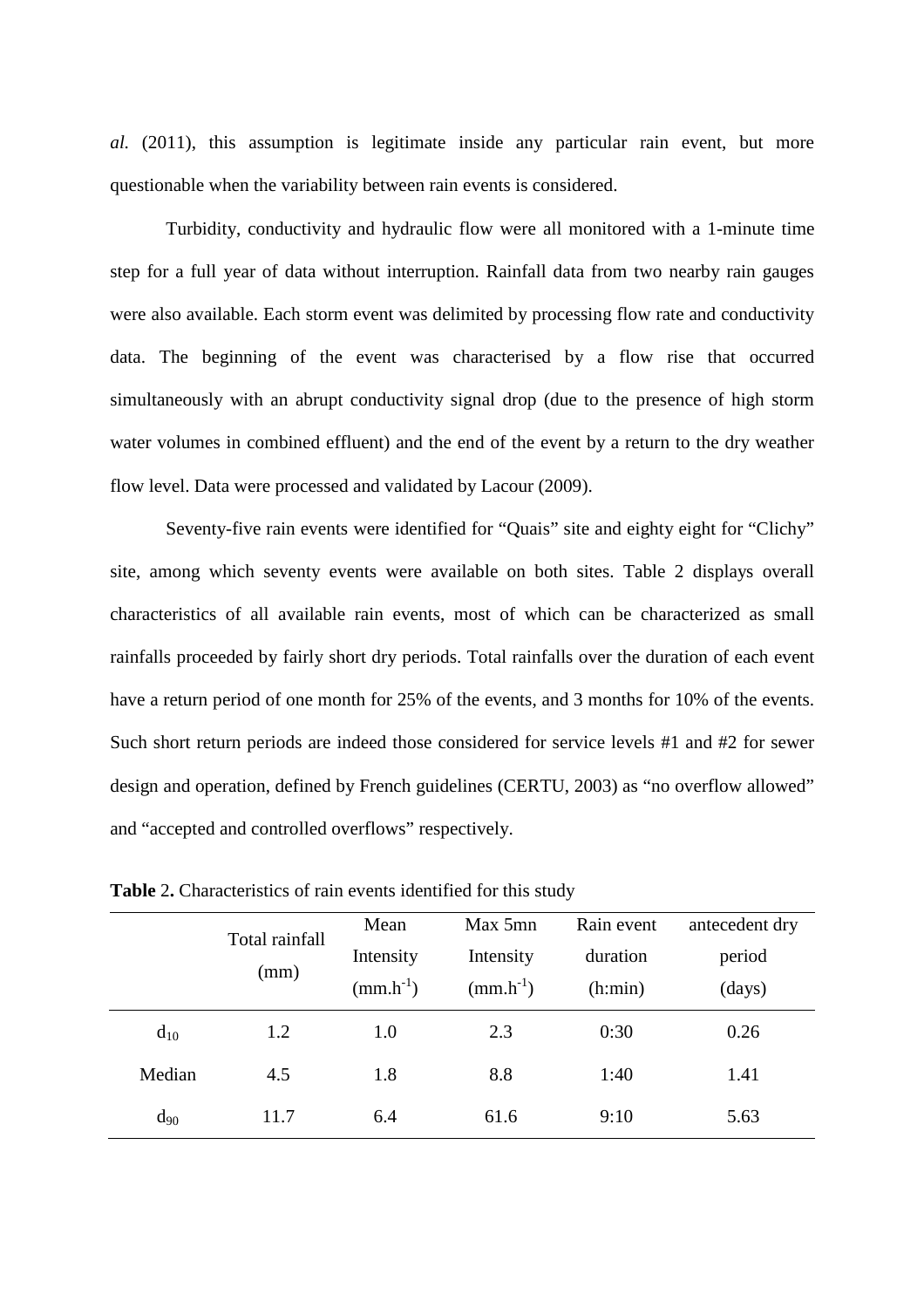# **4. Results**

## *4.1. Contributions to mass variations between rain events*

Table 3 provides details about the calculations of the different contribution to mass normalised variance for Quais and Clichy sites. It shows that concentration variations contribute only by 15-20 % to mass variations: volume variations between rain events are the main source of mass variations. Actually the small negative correlation values between volumes and concentrations show that concentration variations slightly compensate for the effect of volumes variations, lowering the raw contributions of volumes from 93-94% to 88- 89% and leading to overall contributions of volumes around 85% for both sites. It is also verified that the approximations involved in these assessment are quite acceptable.

**Table** 3**.** Contributions to mass normalised variance between rain events at Quais et Clichy.  $(\varepsilon_1)$  and  $\varepsilon_2$  are defined in the "calculation methods" section). All values except  $\rho_{0,C}$  are expressed as %.

|                 |  |                       | Direct | Indirect Concentration<br>contribution contribution<br>marginal<br>Site $\rho_{Q,C}$ $\frac{Cv_Q^2}{Cv^2}$ $\frac{2\rho_{Q,C}Cv_C.Cv_V}{Cv^2}$ $\frac{Cv_C^2}{Cv^2}$ of volume of volume contribution |                                                                                                                                                                                                                                                                                                                                                                                     | Approximations |  |
|-----------------|--|-----------------------|--------|-------------------------------------------------------------------------------------------------------------------------------------------------------------------------------------------------------|-------------------------------------------------------------------------------------------------------------------------------------------------------------------------------------------------------------------------------------------------------------------------------------------------------------------------------------------------------------------------------------|----------------|--|
|                 |  |                       |        |                                                                                                                                                                                                       | $\left[\begin{array}{c} Cv_{v}^{2} + \\ \hline \rho_{Q,C}.Cv_{C}.Cv_{v} \end{array}\right] \left[\begin{array}{c} \rho_{Q,C}^{2}.Cv_{C}^{2} + \\ \hline \rho_{Q,C}.Cv_{C}.Cv_{v} \end{array}\right] \left[\begin{array}{c} Cv_{C}^{2}.(1-\rho_{Q,C}^{2}) \\ \hline \rho_{Q}^{2} \end{array}\right] = \frac{\mathcal{E}_{1}}{CV_{\Phi}^{2}} = \frac{\mathcal{E}_{2}}{CV_{\Phi}^{2}}$ |                |  |
|                 |  | Quais -0,14 93 -11 18 | 88     | $-5$                                                                                                                                                                                                  | 18                                                                                                                                                                                                                                                                                                                                                                                  | $4 - 3$        |  |
| Clichy -0,12 94 |  | $-9$ 15               | 89     |                                                                                                                                                                                                       | 15                                                                                                                                                                                                                                                                                                                                                                                  | $-3$ $-2$      |  |

These results may support the use of a site mean concentration (SMC) model (Adams & Papa, 2000), for assessing event masses on these sites. According to this model the event mean concentration is considered to be constant with time, but it must be calibrated for each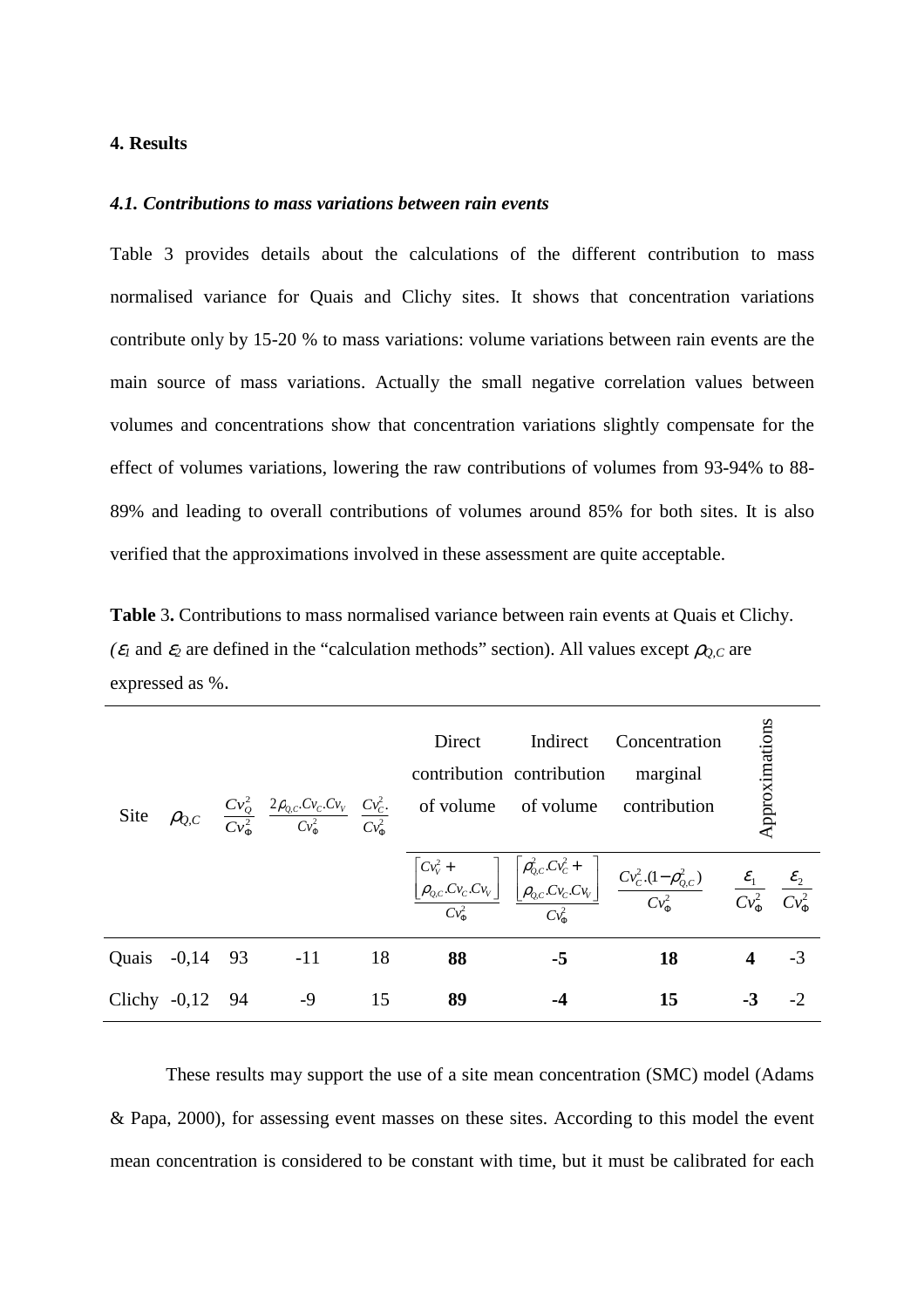particular site. Concentration measurements are needed for this calibration purpose and the accuracy of mass evaluations obtained depends on the representativeness of the calibrated mean concentration. When the mean is derived from continuous measurements spreading over several dozens of rain events, the evaluations may be approximate for each particular rain event but become quite satisfactory when event masses are cumulated for assessing an annual mass (Lacour et al., 2009).

# *4.2. Contributions to mass discharge variations inside rain events*

*Figure 3* shows the *normalised standard deviation* of mass-discharge and the different relative contributions to the normalised variance of mass discharge for each rain event on both sites. The reliability of results is also presented: events for which the balance error  $\varepsilon_1$  term is larger than 20% of the normalised variance are highlighted by black dots. Actually 90% of  $\varepsilon_1$ values are in the range  $[-25\%; +6\%]$  on both sites, whereas 90% of scaling errors  $(\varepsilon_2)$  values stay in the range  $[0\%; +9\%]$ .

Respective contributions of flow-rate and concentrations to mass-discharge variations are more balanced inside rain events than between rain events, especially at Quais site: for 29 rain events among 77, and 23 rain events among 88 at Clichy site, the contribution of concentration is at least 33% of the normalised variance of mass-discharge. It may be pointed out that rain events with a significant contribution of concentration variations have a rather low mass-discharge normalised variance.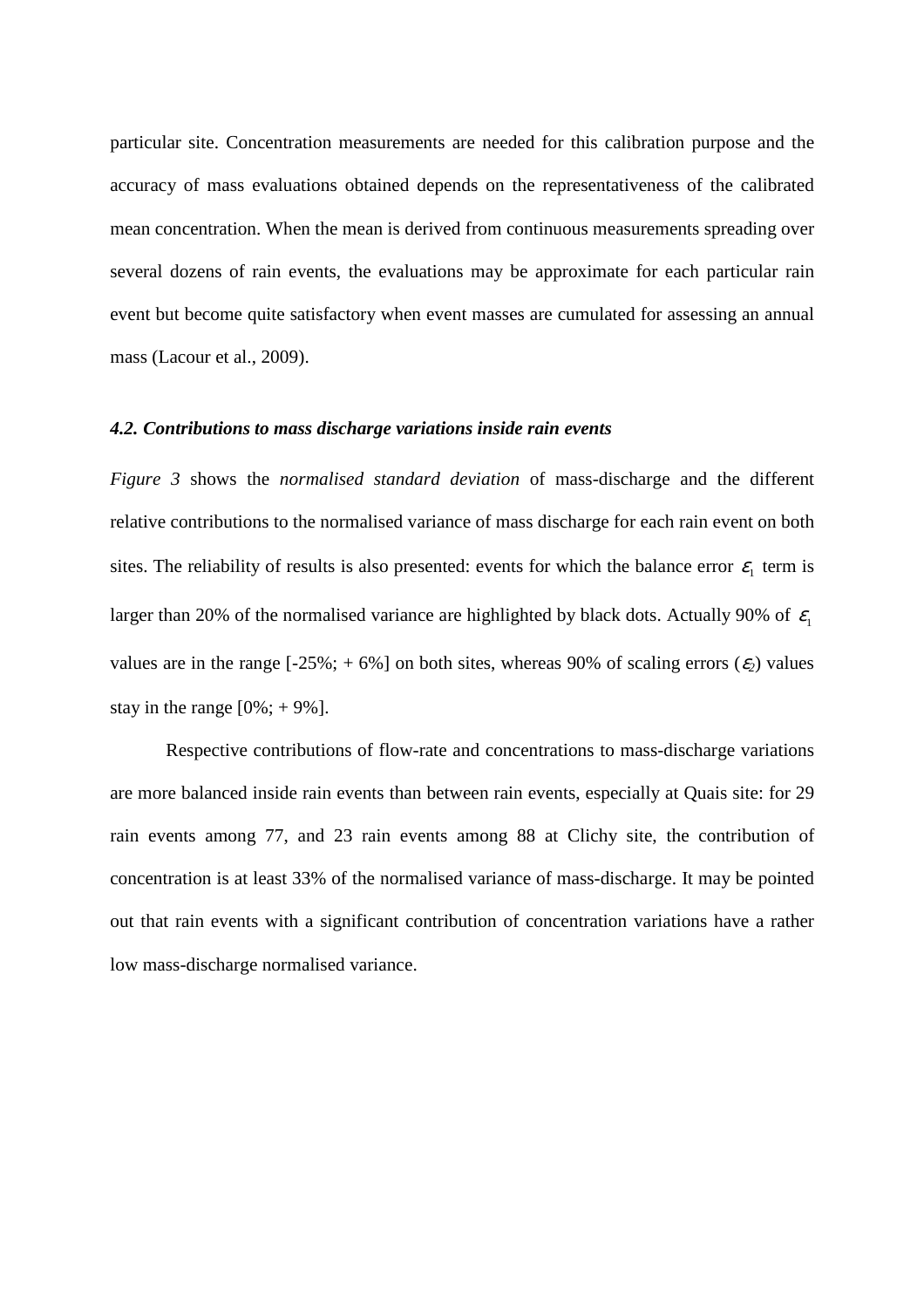



Moreover flow-rate variations have a major (more than 66%) direct contribution to mass-discharge variations for only 15 rain events at Clichy and 7 at Quais. For most rain events, and especially those which display a high variability of mass-discharge, the correlation of concentration with flow-rate inside each particular rain event contributes significantly to the total contribution of flow-rate variations. This means that in most cases dilution processes are shadowed by other processes like flushing of deposits. More over for rain events where a negative correlation does exist, the determination coefficients are low  $(\rho^2)$ *< 0.5*) and the contributions of the correlations are rather small. Actually the interpretation of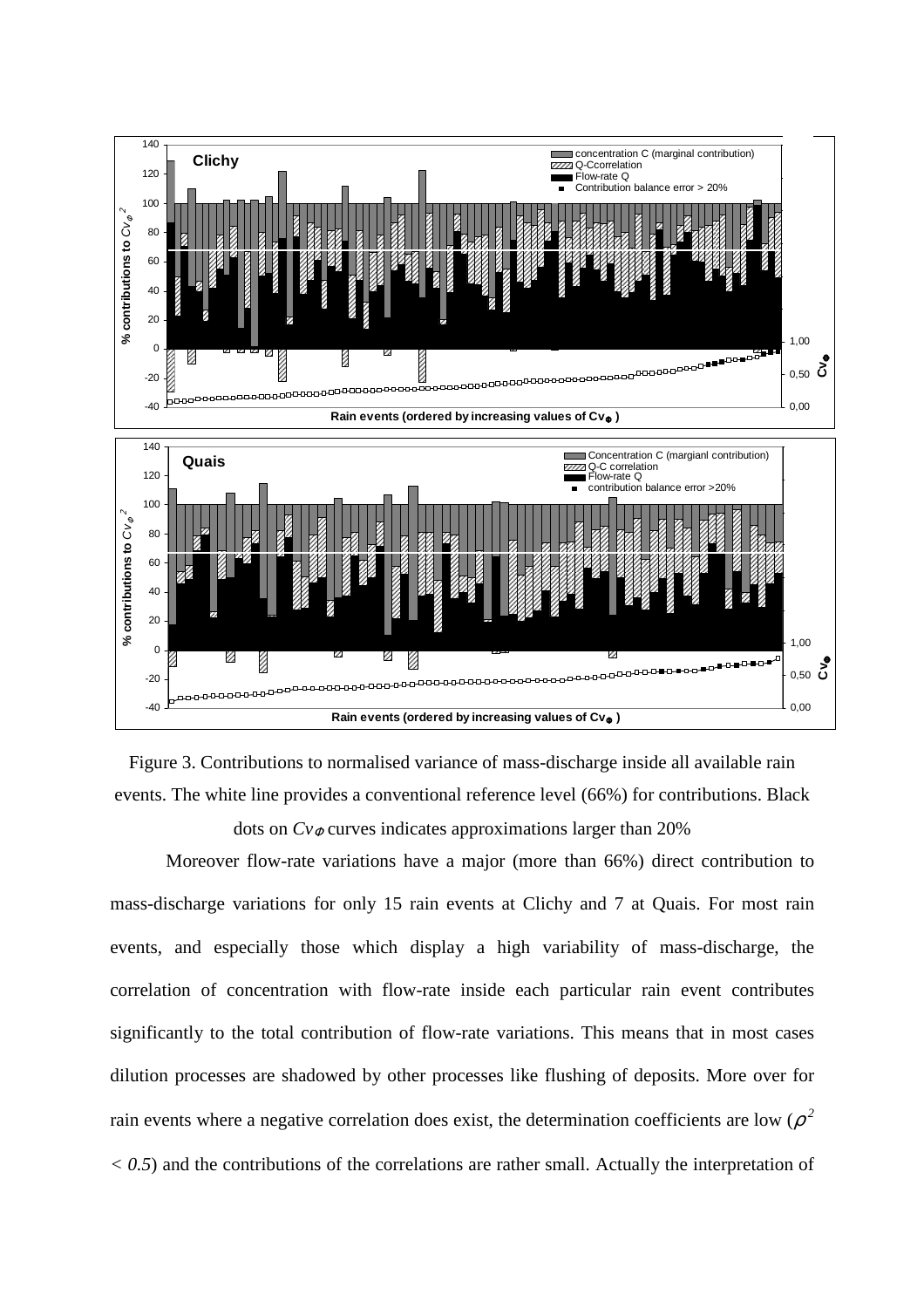the variance decomposition becomes fairly awkward when negative correlations are involved, because this leads to a negative contribution, the meaning of which is not straightforward. For example in an ideal situation where only dilution processes are involved, the mass discharge is constant, and the information brought by flow-rate and concentration are both annihilated by their negative correlation. This is a limitation of the method, which is best suited to the cases where the correlation between flow-rate and concentration is positive or null.

Correlations between concentration and flow-rate can be used to assess massdischarges from flow-rates only if these correlations are predictable, and preferably remain constant. *Table 4* provides average values and standard deviations of the parameters of the regressions calculated on both sites for each rain event, except those for which the contribution of *Q-C* correlation is lower than 25. The scattering of parameter values from one rain event to another is quite large, making it impossible to apply a unique flow-rate to concentration relationship. The first attempts made to predict correlation parameters from rain event characteristics did not succeed. Hence *Q-C* correlations have little practical interest for assessing mass discharge variations inside rain events.

**Table** 4**.** Average (AV) and standard deviations (SD) of parameters a and b in the regression formulas T=a.Q+b (T : turbidity ; Q : flow-rate) calculated for selected rain events

|                 | (a)<br>AΝ | (a)<br>עט | $\mathcal{L}$ <sub><math>\mathcal{L}</math></sub><br>A | $^{\circ}$ D $^{\prime}$ h<br>ມມ |
|-----------------|-----------|-----------|--------------------------------------------------------|----------------------------------|
| Quais $(n=18)$  | 224       | 128       | - 46                                                   | ۵۲.<br>⊥∠J                       |
| Clichy $(n=20)$ | רי<br>∼   | 30        | 42                                                     | ບບ                               |

# **5. Conclusion**

A method was developed to decompose the variance of a product which can be applied for identifying and assessing different contributions to mass-discharge variations inside any particular rain event and between different rain events. These contributions are: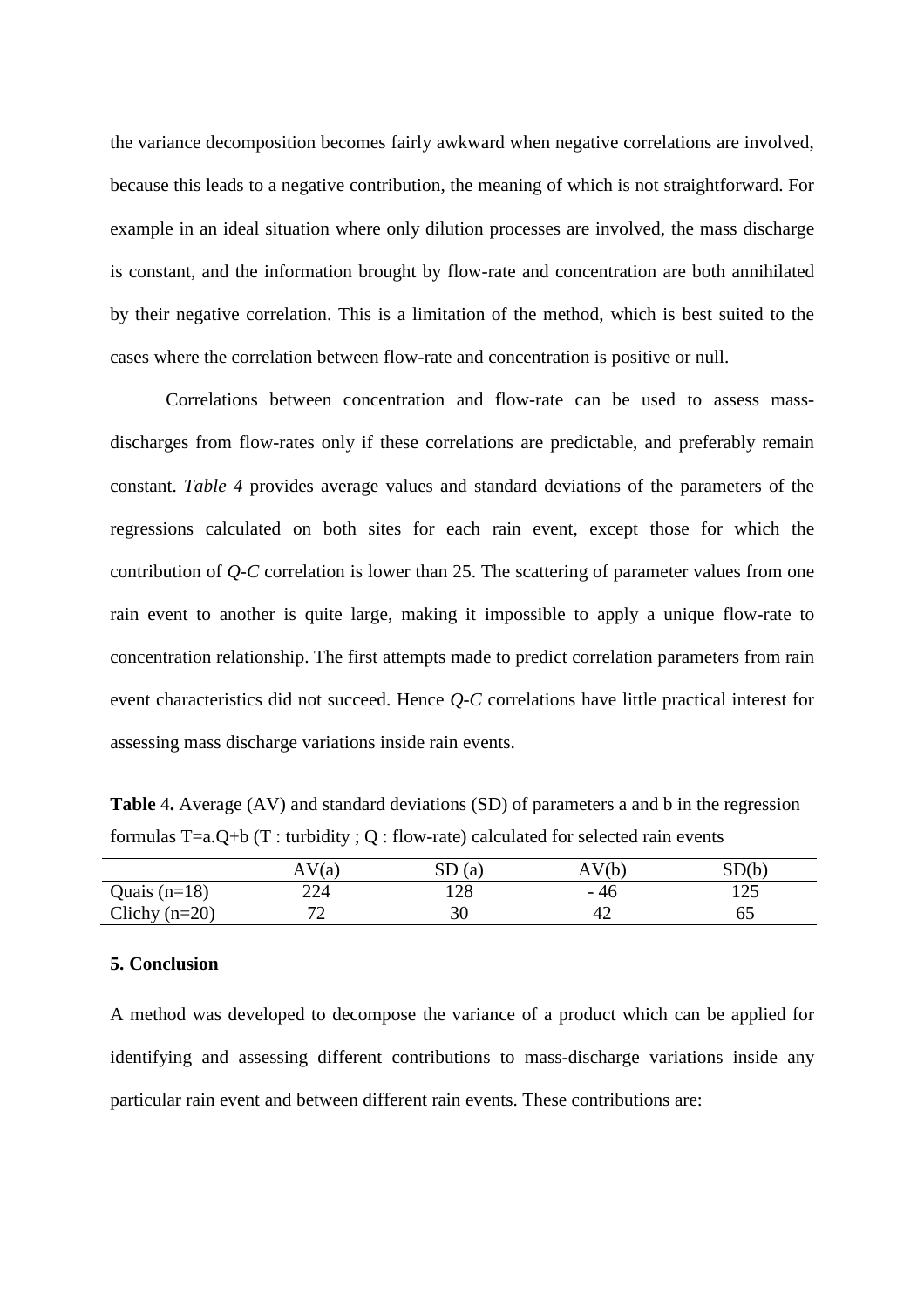- a direct contribution of flow-rate variation, which comes from the flow-rate term in the expression of mass-discharge;
- an indirect contribution of flow-rate variation, which is a consequence of the correlation between concentration and flow-rate ;
- a residual contribution of concentrations variations, after deduction of the fraction which is a linear function of flow-rate.

This method was applied to two sets of data from two combined catchments in Paris (respectively 75 and 88 rain events for which flow-rate and turbidity recordings were available).

The most meaningful information derived from the proposed decomposition is the direct contribution of flow-rate. The results obtained clearly show that this contribution is quite significant for variations between rain events, and much lower inside rain events.

By comparison the indirect contribution of flow-rate has less practical interest than the direct one, as it is mainly potential and cannot be harnessed in many cases because the correlations between concentration and flow-rates are costly to establish for particular rain events. Moreover they lack reproducibility from one rain event to another. Lastly, this indirect contribution only considers linear models between flow-rate and concentration (or quadratic models between-flow-rate and mass discharge) and it is difficult to interpret when it has negative values.

These results suggest that a site mean concentration model might be sufficient on the considered sites for assessing event masses, or preferably annual masses, from volumes. They also demonstrate that on the same sites the flow-rate is not sufficient for assessing massdischarge variations inside a particular rain event. Thus, the value of concentration measurements is confirmed, provided that a good temporal sampling is achieved.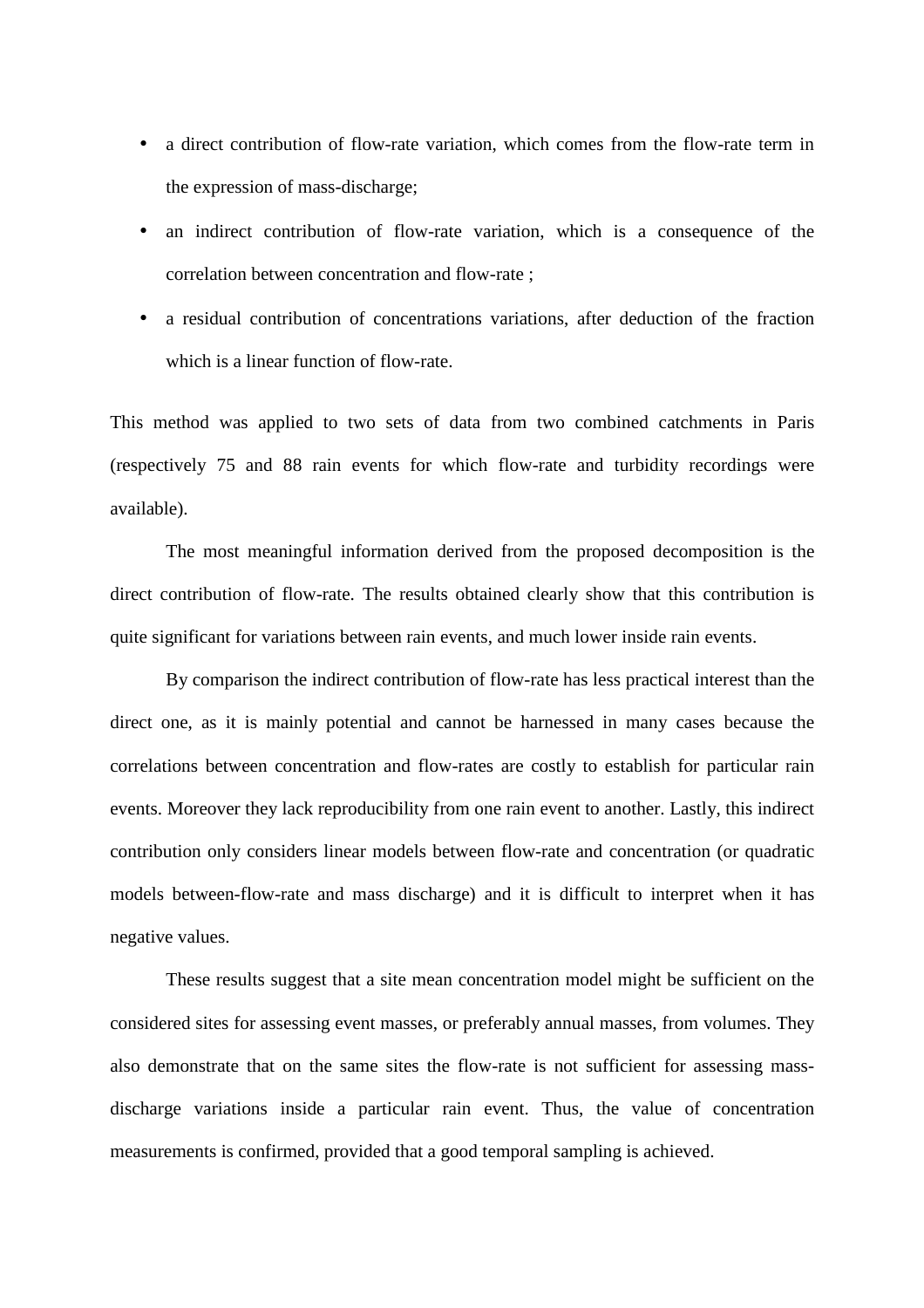Such analysis could be performed on a preliminary campaign of turbidity and flowrates measurements in order to assess the extra value brought by a (continuous) concentration measurements, and design permanent monitoring facilities. It might as well provide some clues for modelling, by identifying two pathways for the influence of flow rates on massdischarge. In both cases, turbidity recordings should be performed over a period of time long enough to get a representative sample of rain events according to the objectives of the monitoring. A full year is a minimum basis but it is better to target a significant number of rain events whose features are suited to the objectives, with a special focus on sampling largest events. When such data sets are available on different sites with different characteristics, the conclusions about the respective contributions of different sources of information on mass discharges outlined in this paper will be reconsidered.

### **Acknowledgments**

The authors gratefully acknowledge the partners of OPUR, OTHU and ONEVU field observatories and *SEPIA Conseils* firm for their combined financial and technical support.

### **References**

- Adams, B.J. and Papa, F. 2000 Urban stormwater management planning with analytical probabilistic models. John Wiley and Sons. Toronto.
- OJ, 2007, « *Arrêté du 22 juin 2007 relatif à la collecte, au transport et au traitement des eaux usées des agglomérations d'assainissement ainsi qu'à la surveillance de leur fonctionnement et de leur efficacité […] »* (French decree of 22 June 2007 concerning the collection, the transportation and the treatment of wastewater as well as the supervision of their working and efficiency […])., Official Journal of French Republic, (162), 11937-11951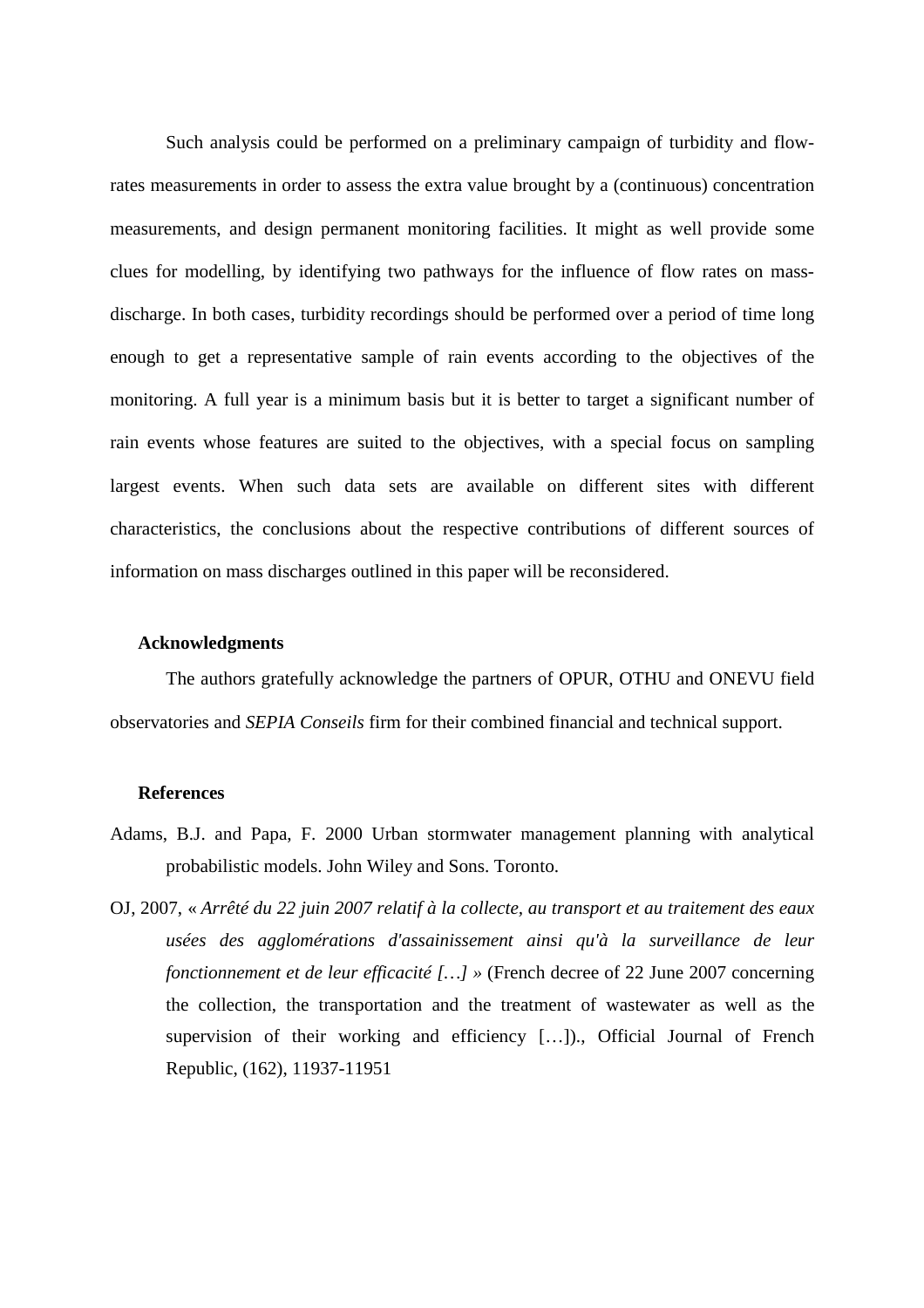- Bertrand-Krajewski, J.-L., Laplace, D., Joannis, C., and Chebbo, G. 2000 *Mesures en hydrologie urbaine et assainissement*. Edition TEC & DOC/Lavoisier, Paris, France (ISBN 2743003804).
- CERTU, 2003, *La ville et son assainissement Principes, méthodes et outils pour une meilleur intégration dans le cycle de l'eau* (City drainage – guidelines, methods and tools for a better integration into the water cycle). CD-ROM (available http://www.developpementdurable.gouv.fr/IMG/pdf/DGALN\_Ville\_assainissement\_so.pdf accessed December  $8^{\text{th}}$ , 2013).
- Dirckx G., Thoeye Ch., De Gueldre G., Van De Steene B. 2011 CSO management from an operator's perspective: a step-wise action plan*, Water Science and Technology,* **63**(5), 1044-1052.
- Engelhard C., De Toffol S., Rauch W. 2008 Suitability of CSO performance indicators for compliance with ambient water quality targets, *Urban Water Journal*, **5**(1): 43-49
- Gromaire,M. C., Garnaud, S., Saad, M. & Chebbo, G. 2001 Contribution of different sources to the pollution of wetweather flows in combined sewers, *Water Research*, **35** (2), 521–533.
- Hannouche A., Chebbo G., Ruban G., Tassin B., Lemaire B., Joannis C., 2011, Relationship between turbidity and total suspended solids concentration within a combined sewer system, *Water Science and Technology*, 64 (12), 2445-52
- Hannouche A. 2012 « *Analyse du transport solide en réseau d'assainissement unitaire par temps de pluie : exploitation de données acquises par les observatoires français en hydrologie urbaine »* (Analysis of solid transport in combined sewer network during wet weather: exploitation of data acquired by the French observatories in urban hydrology), PhD Thesis, Universite Paris-Est, France, 485p.

Hannouche, A., Chebbo, G., Joannis, C. 2014, "in press". Assessment of the contribution of sewer deposits to suspended solids loads in combined sewer systems during rain events. CABRRES project: Chemical, microbiological, spatial characteristics and impacts of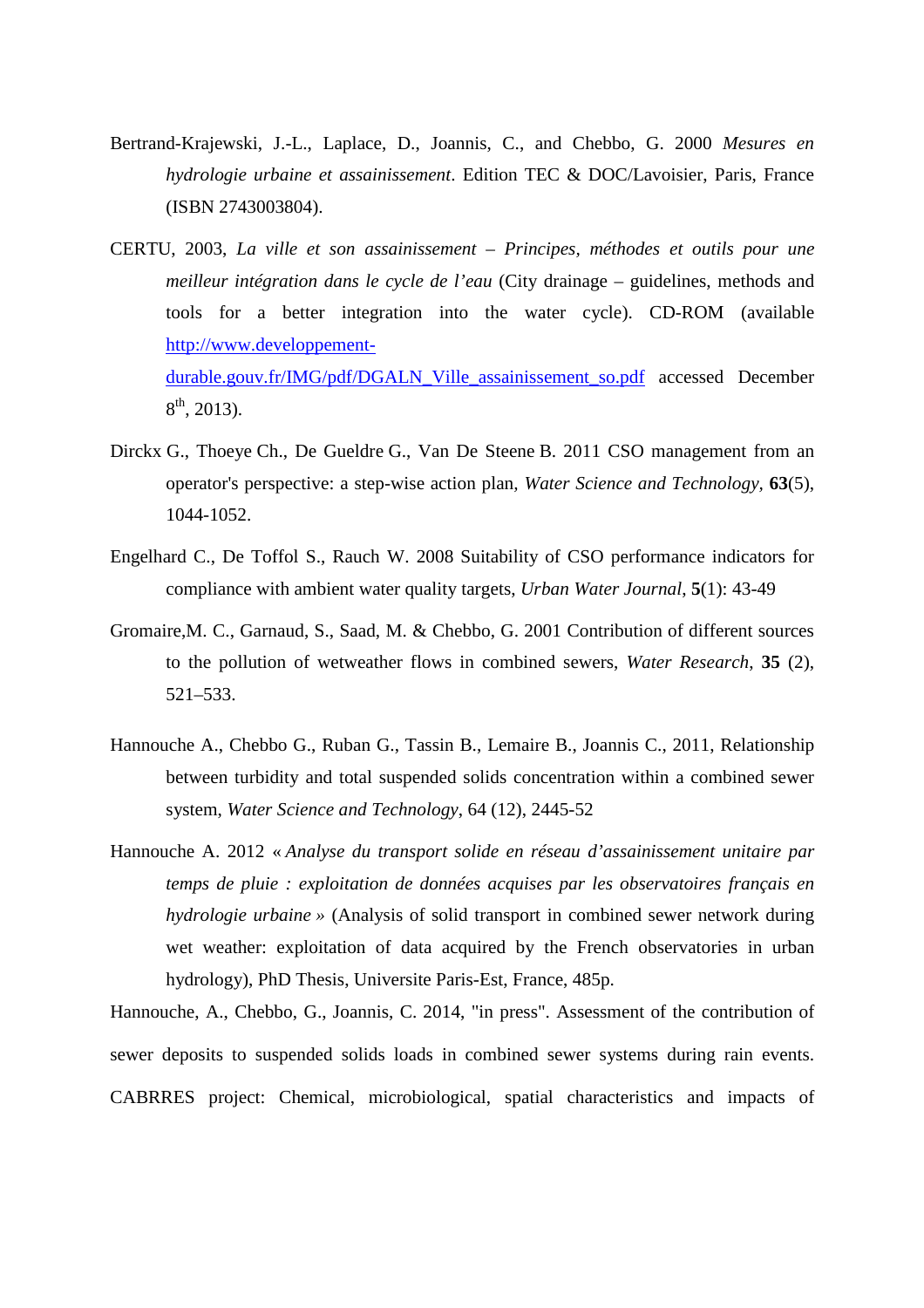contaminants from urban catchments (DOI 10.1007/s11356-013-2395-1). *Environmental* 

*Science and Pollution Research*.

- Joannis, C., Ruban, G., Gromaire, M.C., Bertrand-Krajewski, J.L., Chebbo, G. 2008. Reproducibility and uncertainty of wastewater turbidity measurements. *Water Science and Technology*, **57**(10), 1667-1673.
- Lacour C., Joannis C., Gromaire M.-C., Chebbo G. 2009a Potential of turbidity monitoring for real time control of pollutant discharge in sewers during rainfall events, *Water Science and Technology*, **59**(8), 1471-1478
- Lacour C., Joannis C., Chebbo G. 2009b Assessment of annual pollutant loads in combined sewers from continuous turbidity measurements: sensitivity to calibration data, *Water Research,* **43**(8), 2179–2190
- Lacour, C. 2009 *Apport de la mesure en continu pour la gestion de la qualité des effluents de temps de pluie en réseau d'assainissement* (Contribution of continuous turbidity measurements to the management of effluent quality in sewer systems during wet weather). PhD Thesis, Universite Paris-Est, France, 309p.
- Lau, J., Butler, D. and Schuetze, M. 2002 Is combined sewer overflow spill frequency/volume a good indicator of receiving water quality impact? *Urban Water Journal*, **4**(2), 181– 189
- Schütze M., Erbe V., Haas U., Scheer M., Weyand M. 2008 Sewer system real-time control supported by the M180 guideline document, *Urban Water Journal*, **5**(1), 69-78
- USEPA 1999 Combined Sewer Overflows Guidance for Monitoring and Modeling; http://www.epa.gov/npdes/pubs/sewer.pdf, accessed 19 Feb. 2013)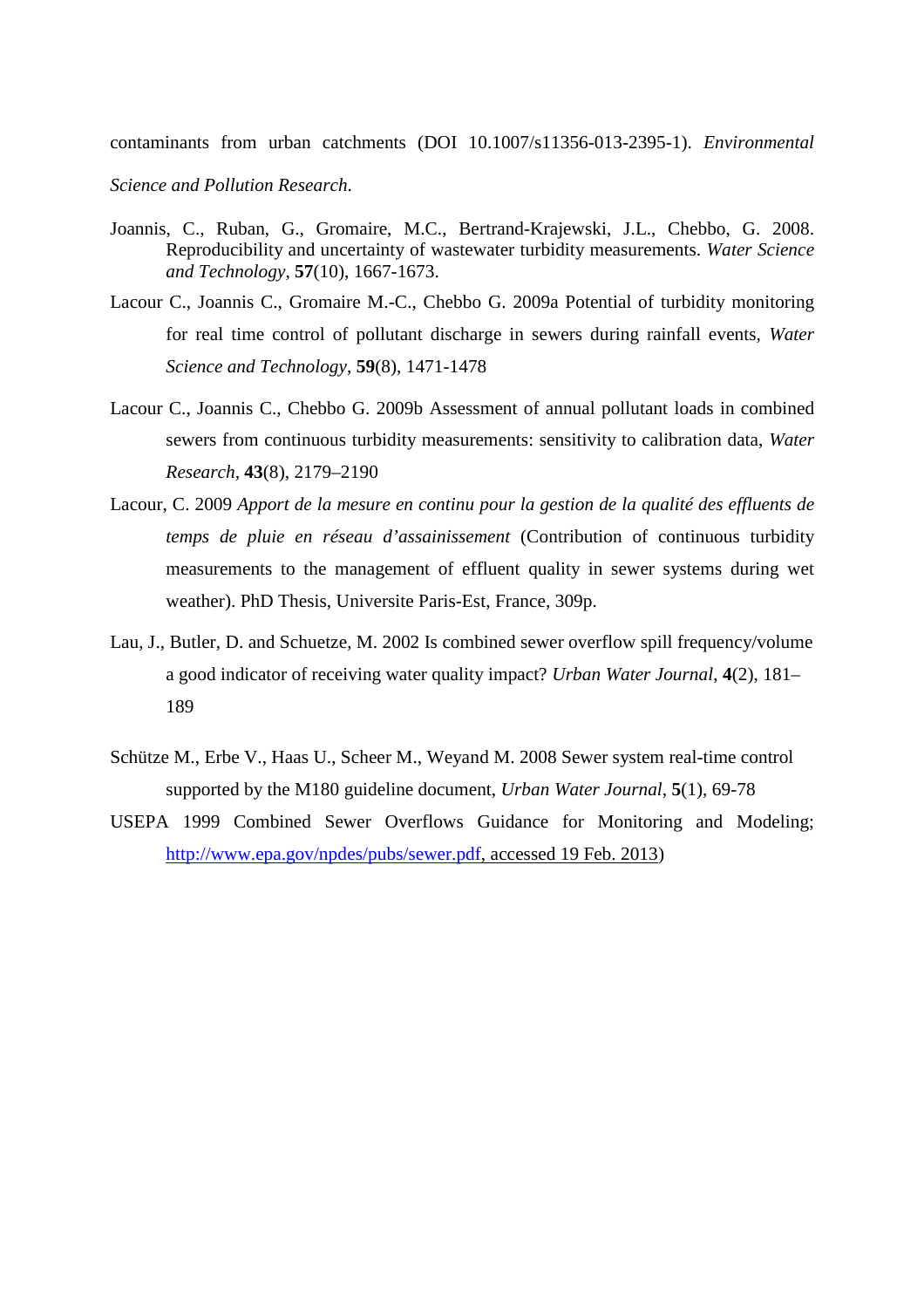# **Appendix: demonstration of Equation 1**

In the following, we consider  $\Phi$  (mass discharge),  $Q$  (flow-rate) and  $C$  (concentration) as random variables and  $\Phi_i$ ,  $Q_i$  et  $C_i$  their respective realisations, sampled at time  $t_i$ . We choose the variance of mass discharge as a reference for the information provided by flow-rate and concentration measurements.

If  $Q$  et  $C$  are the mean values of  $Q$  and  $C$  respectively,  $Q_i$  and  $C_i$  can be expressed

as :

$$
Q_i = \overline{Q} + \Delta Q_i \text{ and } \boxed{\qquad ;}
$$

Then :

 $\Phi_i = Q_i.C_i = Q.C + Q.\Delta C_i + C.\Delta Q_i + \Delta Q_i.\Delta C_i$ 

If  $\sigma_Q$  and  $\sigma_C$  are standard deviations of *Q* and *C* respectively, and  $\sigma_{Q,C}$  their covariance then:

$$
\sigma_{\varrho} = \sigma_{\Delta\varrho} \, ; \, \sigma_{\varrho} = \sigma_{\Delta\varrho} \, ; \, \sigma_{\varrho,c} = \sigma_{\Delta\varrho,\Delta\varrho}
$$

The correlation coefficient between *Q* and *C* is defined as *Q C Q C Q C* σ σ σ  $\rho_{\varrho,c} = \frac{\varepsilon}{\sigma_o}$ .  $_{,c} = \frac{U_{Q,C}}{I}$  and we get:

$$
\rho_{Q,C} = \rho_{\Delta Q,\Delta C}
$$

The standard deviation of mass-discharge can be expressed as:

$$
\sigma_{\Phi}^2 = \overline{Q}^2 \cdot \sigma_{C}^2 + \overline{C}^2 \cdot \sigma_{Q}^2 + 2 \cdot \overline{Q} \cdot \overline{C} \cdot \sigma_{Q,C} + \varepsilon_{1}^2 = \overline{Q}^2 \cdot \sigma_{C}^2 + \overline{C}^2 \cdot \sigma_{Q}^2 + 2 \cdot \overline{Q} \cdot \overline{C} \cdot \rho_{Q,C} \cdot \sigma_{Q} \cdot \sigma_{C} + \varepsilon_{1}^2
$$

with  $\varepsilon'$ <sup>*I*</sup>, sum of second order terms: